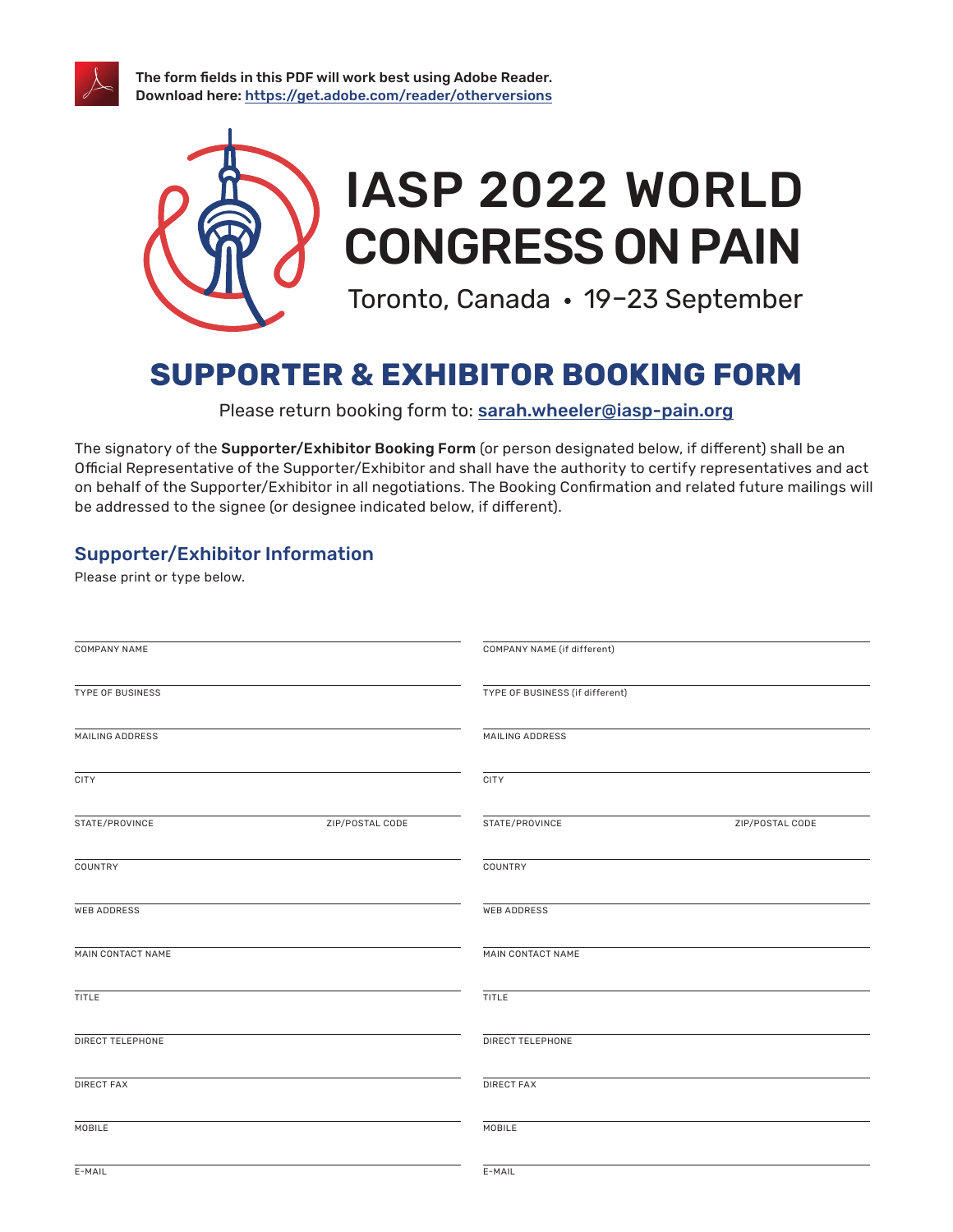**SUPPORTER & EXHIBITOR BOOKING FORM** (PAGE 2) **IASP 2022 World Congress on Pain®**

# Toronto, Canada • 19–23 September 2022 • Metro Toronto Convention Centre (MTCC)

Booth size "approximate" conversions (sq ft rounded to nearest 000's)

| <b>Booth Measurements in Meters</b> | <b>Booth Total sqm</b> | <b>Booth Measure in Feet</b> | <b>Booth Total sq ft</b> |
|-------------------------------------|------------------------|------------------------------|--------------------------|
| $3m \times 3m$                      | 9 sqm                  | $10' \times 10'$             | $100$ sq ft              |
| $3m \times 6m$                      | 18 sam                 | $10' \times 20'$             | $200$ sa ft              |
| <b>Based on Requirements</b>        | 36 sqm                 | <b>Based on Requirements</b> | $400$ sq ft              |
| <b>Based on Requirements</b>        | 72 sqm                 | <b>Based on Requirements</b> | 800 sq ft                |
| <b>Based on Requirements</b>        | 90 sqm                 | <b>Based on Requirements</b> | $1000$ sq ft             |
| <b>Based on Requirements</b>        | $144$ sqm              | <b>Based on Requirements</b> | 1550 sg ft               |

*All Rates in US Dollars (US\$)*

## Breakfast Symposium or Expert Breakfast Session Package Options:

Breakfast is not provided in the below support.

Session duration: 60-minutes. All booth space outlined below refers to space only.

| <b>PACKAGE</b>                                     | Cost in USS       | <b>Selection</b> |  | <b>Total</b> |  |  |  |
|----------------------------------------------------|-------------------|------------------|--|--------------|--|--|--|
| PACKAGE A. Breakfast Symposium/Session ONLY        | <b>US\$35,000</b> |                  |  |              |  |  |  |
| <b>PACKAGE B.</b> Symposium/Session PLUS 36 sqm    | <b>US\$72,000</b> |                  |  |              |  |  |  |
| <b>PACKAGE C.</b> Symposium/Session PLUS 72 sqm    | US\$100,000       |                  |  |              |  |  |  |
| <b>PACKAGE D.</b> Symposium/Session PLUS 90 sqm    | US\$114,000       |                  |  |              |  |  |  |
| <b>PACKAGE E.</b> Symposium/Session PLUS 144 sqm   | US\$150,000       |                  |  |              |  |  |  |
| <b>Breakfast Symposium/Session - SUBTOTAL 1:</b> 0 |                   |                  |  |              |  |  |  |

### Please indicate preferred dates by checking appropriate boxes.

| Dates/Time 07:00-08:00                               | <b>1st Choice</b> |  | 2nd Choice |  |  |  |
|------------------------------------------------------|-------------------|--|------------|--|--|--|
| Wednesday, 21 September (2 sessions available)       |                   |  |            |  |  |  |
| <b>Thursday, 22 September</b> (2 sessions available) |                   |  |            |  |  |  |

## Lunchtime Symposium Package Options:

Lunch is not provided in the below support.

Lunchtime Symposium duration: 60-minutes. All booth space outlined below refers to space only.

| <b>PACKAGE</b>                           | Cost in USS        | <b>Selection</b> | <b>Total</b> |
|------------------------------------------|--------------------|------------------|--------------|
| <b>PACKAGE A. Symposium ONLY</b>         | <b>US\$45,000</b>  |                  |              |
| <b>PACKAGE B.</b> Symposium PLUS 36 sqm  | <b>US\$82,000</b>  |                  |              |
| <b>PACKAGE C.</b> Symposium PLUS 72 sqm  | <b>US\$110,000</b> |                  |              |
| <b>PACKAGE D.</b> Symposium PLUS 90 sqm  | US\$124,000        |                  |              |
| <b>PACKAGE E.</b> Symposium PLUS 144 sqm | US\$160,000        |                  |              |
|                                          | _________          |                  | $\sim$       |

### **Lunchtime Symposium — SUBTOTAL 2 :** 0

### Please indicate preferred dates by checking appropriate boxes.

| Dates/Time 12:45-13:45                              | <b>1st Choice</b> |  | <b>2nd Choice</b> |  |  | <b>3rd Choice</b> |  |  | <b>4th Choice</b> |  |  |
|-----------------------------------------------------|-------------------|--|-------------------|--|--|-------------------|--|--|-------------------|--|--|
| <b>Tuesday, 20 September</b> (3 sessions available) |                   |  |                   |  |  |                   |  |  |                   |  |  |
| Wednesday, 21 September (3 sessions available)      |                   |  |                   |  |  |                   |  |  |                   |  |  |
| Thursday, 22 September (3 sessions available)       |                   |  |                   |  |  |                   |  |  |                   |  |  |
| <b>Friday, 23 September</b> (2 sessions available)  |                   |  |                   |  |  |                   |  |  |                   |  |  |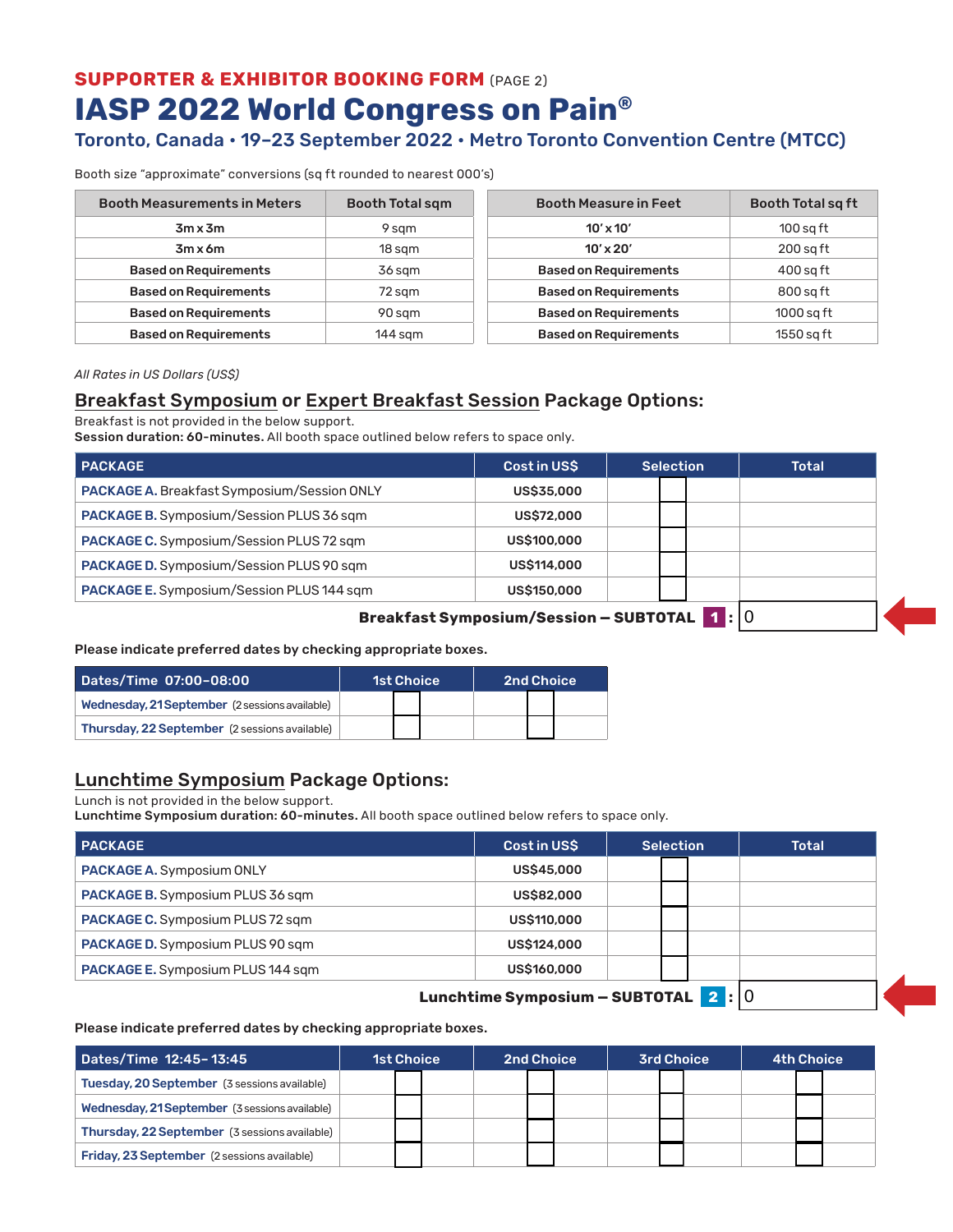# **SUPPORTER & EXHIBITOR BOOKING FORM (PAGE 3) IASP 2022 World Congress on Pain®**

# Toronto, Canada • 19–23 September 2022 • Metro Toronto Convention Centre (MTCC)

*All Rates in US Dollars (US\$)*

## Evening Symposium Package Options:

### Monday, 19 September, 18:30–20:00, Opening Evening (Exclusive Session)

Dinner is not provided in the below support price.

Evening Symposium duration: 90-minutes. All booth space outlined below refers to space only.

| <b>PACKAGE</b>                             | <b>Cost in USS</b> | Selection | <b>Total</b> |  |  |  |  |  |
|--------------------------------------------|--------------------|-----------|--------------|--|--|--|--|--|
| <b>PACKAGE A.</b> Symposium ONLY           | <b>US\$60,000</b>  |           |              |  |  |  |  |  |
| <b>PACKAGE B.</b> Symposium PLUS 36 sqm    | <b>US\$97,000</b>  |           |              |  |  |  |  |  |
| <b>PACKAGE C.</b> Symposium PLUS 72 sqm    | <b>US\$125,000</b> |           |              |  |  |  |  |  |
| <b>PACKAGE D.</b> Symposium PLUS 90 sqm    | US\$140,000        |           |              |  |  |  |  |  |
| <b>PACKAGE E.</b> Symposium PLUS 144 sqm   | <b>US\$175,000</b> |           |              |  |  |  |  |  |
| <b>Exclusive Symposium - SUBTOTAL 3:00</b> |                    |           |              |  |  |  |  |  |

## Innovation Lab Package Options:

Lunch is not provided in the below support.

Session duration; 15 minutes, hall size max capacity 100. All booth space outlined below refers to space only.

| <b>PACKAGE</b>                                | <b>Cost in USS</b> | <b>Selection</b> | <b>Total</b> |  |  |  |
|-----------------------------------------------|--------------------|------------------|--------------|--|--|--|
| <b>PACKAGE A. Innovation Lab PLUS 9 sqm</b>   | <b>US\$11,500</b>  |                  |              |  |  |  |
| <b>PACKAGE B. Innovation Lab PLUS 36 sqm</b>  | <b>US\$30,000</b>  |                  |              |  |  |  |
| <b>PACKAGE C.</b> Innovation Lab PLUS 72 sqm  | <b>US\$55,000</b>  |                  |              |  |  |  |
| <b>PACKAGE D.</b> Innovation Lab PLUS 90 sqm  | <b>US\$70,000</b>  |                  |              |  |  |  |
| <b>PACKAGE E. Innovation Lab PLUS 144 sqm</b> | <b>US\$105,000</b> |                  |              |  |  |  |
| <b>Innovation Lab - SUBTOTAL</b><br>4   10    |                    |                  |              |  |  |  |

Please indicate preferred dates by checking appropriate boxes.

| Dates/Time 15-minute slots<br>morning and afternoon parallel<br>to poster sessions 9:30-10:30 | <b>1st Choice</b> |  |  | <b>2nd Choice</b> |  |  | <b>3rd Choice</b> |  |  |
|-----------------------------------------------------------------------------------------------|-------------------|--|--|-------------------|--|--|-------------------|--|--|
| Tuesday, 20 September (2 sessions available)                                                  |                   |  |  |                   |  |  |                   |  |  |
| Wednesday, 21 September (2 sessions available)                                                |                   |  |  |                   |  |  |                   |  |  |
| Thursday, 22 September (2 sessions available)                                                 |                   |  |  |                   |  |  |                   |  |  |